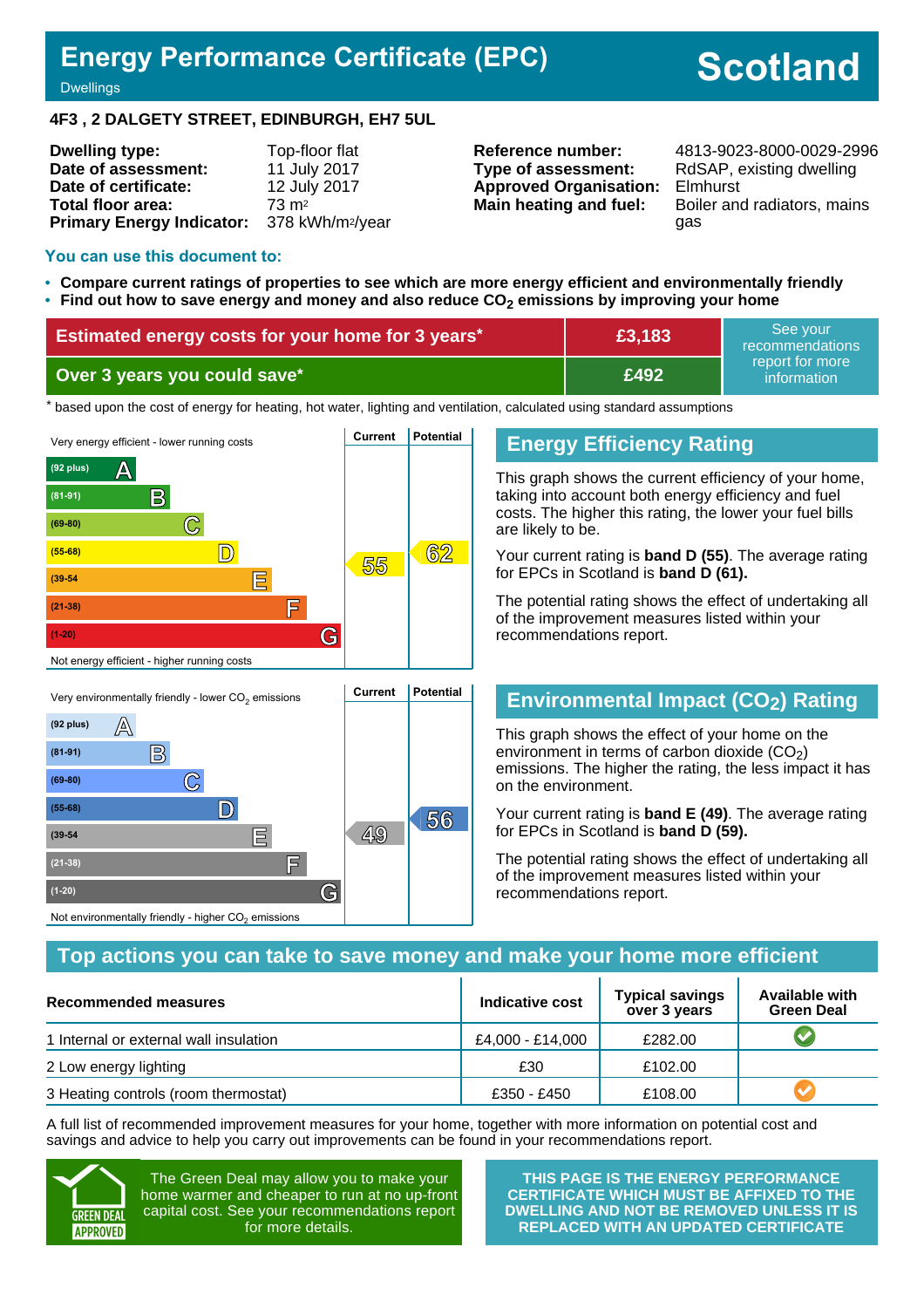## **Summary of the energy performance related features of this home**

This table sets out the results of the survey which lists the current energy-related features of this home. Each element is assessed by the national calculation methodology; 1 star = very poor (least efficient), 2 stars = poor, 3 stars = average, 4 stars = good and 5 stars = very good (most efficient). The assessment does not take into consideration the condition of an element and how well it is working. 'Assumed' means that the insulation could not be inspected and an assumption has been made in the methodology, based on age and type of construction.

| <b>Element</b>        | <b>Description</b>                                           | <b>Energy Efficiency</b> | <b>Environmental</b> |
|-----------------------|--------------------------------------------------------------|--------------------------|----------------------|
| Walls                 | Sandstone or limestone, as built, no insulation<br>(assumed) | ★★☆☆☆                    | ★★☆☆☆                |
|                       | Solid brick, as built, no insulation (assumed)               | ★★☆☆☆                    | ★★☆☆☆                |
| Roof                  | Flat, no insulation (assumed)                                | ★☆☆☆☆                    | ★☆☆☆☆                |
| Floor                 | (another dwelling below)                                     |                          |                      |
| Windows               | Fully double glazed                                          | ★★★☆☆                    | ★★★☆☆                |
| Main heating          | Boiler and radiators, mains gas                              | ★★★★☆                    | ★★★★☆                |
| Main heating controls | Programmer, TRVs and bypass                                  | ★★★☆☆                    | ★★★☆☆                |
| Secondary heating     | Room heaters, mains gas                                      |                          |                      |
| Hot water             | From main system                                             | ★★★★☆                    | ★★★★☆                |
| Lighting              | Low energy lighting in 25% of fixed outlets                  | ★★★☆☆                    | ★★★☆☆                |

## **The energy efficiency rating of your home**

Your Energy Efficiency Rating is calculated using the standard UK methodology, RdSAP. This calculates energy used for heating, hot water, lighting and ventilation and then applies fuel costs to that energy use to give an overall rating for your home. The rating is given on a scale of 1 to 100. Other than the cost of fuel for electrical appliances and for cooking, a building with a rating of 100 would cost almost nothing to run.

As we all use our homes in different ways, the energy rating is calculated using standard occupancy assumptions which may be different from the way you use it. The rating also uses national weather information to allow comparison between buildings in different parts of Scotland. However, to make information more relevant to your home, local weather data is used to calculate your energy use,  $CO<sub>2</sub>$  emissions, running costs and the savings possible from making improvements.

## **The impact of your home on the environment**

One of the biggest contributors to global warming is carbon dioxide. The energy we use for heating, lighting and power in our homes produces over a quarter of the UK's carbon dioxide emissions. Different fuels produce different amounts of carbon dioxide for every kilowatt hour (kWh) of energy used. The Environmental Impact Rating of your home is calculated by applying these 'carbon factors' for the fuels you use to your overall energy use.

The calculated emissions for your home are 67 kg  $CO<sub>2</sub>/m<sup>2</sup>/yr$ .

The average Scottish household produces about 6 tonnes of carbon dioxide every year. Based on this assessment, heating and lighting this home currently produces approximately 4.9 tonnes of carbon dioxide every year. Adopting recommendations in this report can reduce emissions and protect the environment. If you were to install all of these recommendations this could reduce emissions by 0.8 tonnes per year. You could reduce emissions even more by switching to renewable energy sources.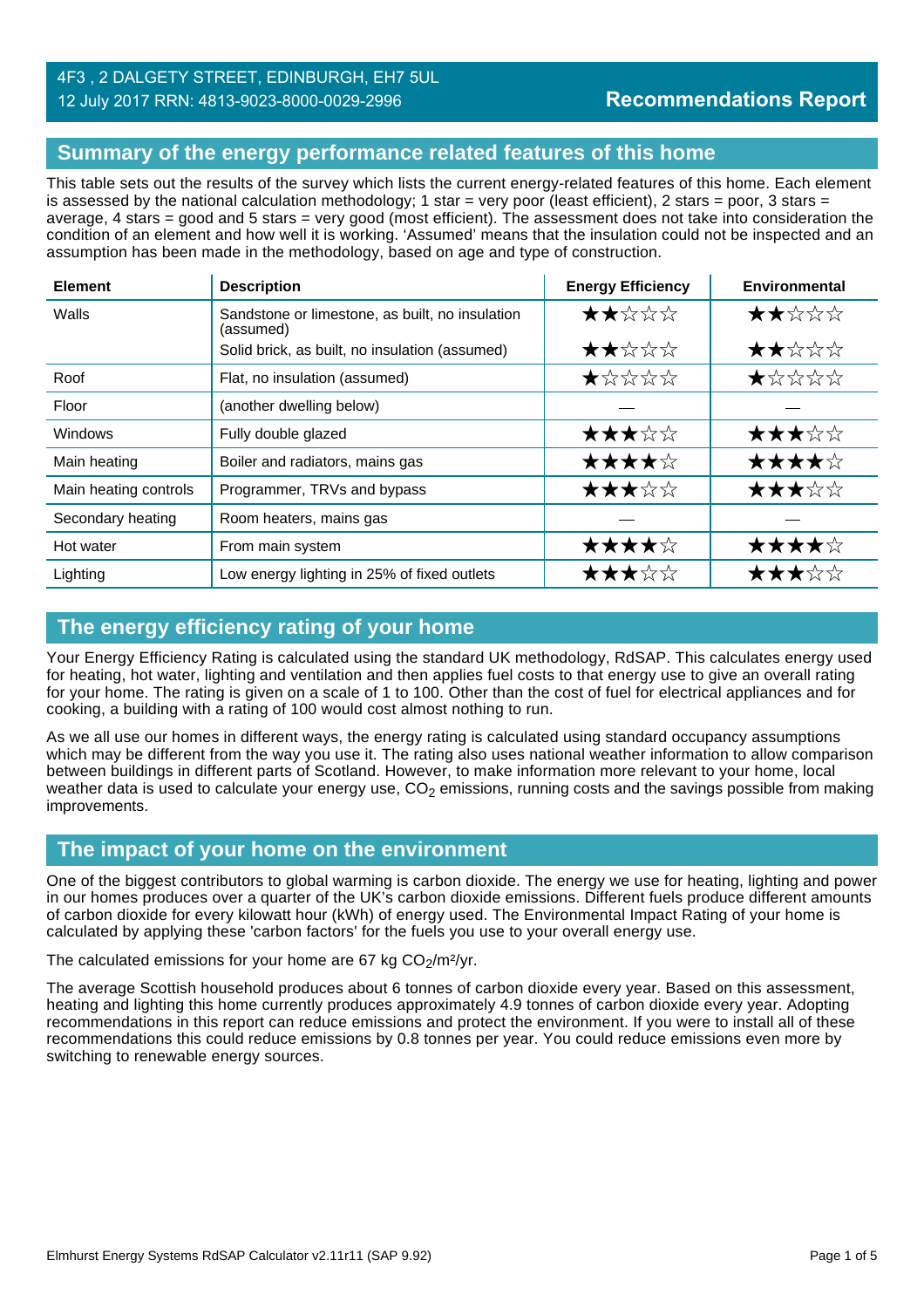#### 4F3 , 2 DALGETY STREET, EDINBURGH, EH7 5UL 12 July 2017 RRN: 4813-9023-8000-0029-2996

## **Estimated energy costs for this home**

| Editional and all and the contract of the second second the second second the second second second second second second second second second second second second second second second second second second second second seco |                             |                               |                                 |  |
|--------------------------------------------------------------------------------------------------------------------------------------------------------------------------------------------------------------------------------|-----------------------------|-------------------------------|---------------------------------|--|
|                                                                                                                                                                                                                                | <b>Current energy costs</b> | <b>Potential energy costs</b> | <b>Potential future savings</b> |  |
| <b>Heating</b>                                                                                                                                                                                                                 | £2,652 over 3 years         | £2,280 over 3 years           |                                 |  |
| <b>Hot water</b>                                                                                                                                                                                                               | £252 over 3 years           | £252 over 3 years             | <b>You could</b>                |  |
| Lighting                                                                                                                                                                                                                       | £279 over 3 years           | £159 over 3 years             | save £492                       |  |
|                                                                                                                                                                                                                                | Totals $£3,183$             | £2,691                        | over 3 years                    |  |

These figures show how much the average household would spend in this property for heating, lighting and hot water. This excludes energy use for running appliances such as TVs, computers and cookers, and the benefits of any electricity generated by this home (for example, from photovoltaic panels). The potential savings in energy costs show the effect of undertaking all of the recommended measures listed below.

#### **Recommendations for improvement**

The measures below will improve the energy and environmental performance of this dwelling. The performance ratings after improvements listed below are cumulative; that is, they assume the improvements have been installed in the order that they appear in the table. Further information about the recommended measures and other simple actions to take today to save money is available from the Home Energy Scotland hotline which can be contacted on 0808 808 2282. Before carrying out work, make sure that the appropriate permissions are obtained, where necessary. This may include permission from a landlord (if you are a tenant) or the need to get a Building Warrant for certain types of work.

|                |                                              | <b>Indicative cost</b> | <b>Typical saving</b> | <b>Rating after improvement</b> |                    | <b>Green</b> |
|----------------|----------------------------------------------|------------------------|-----------------------|---------------------------------|--------------------|--------------|
|                | <b>Recommended measures</b>                  |                        | per year              | <b>Energy</b>                   | <b>Environment</b> | <b>Deal</b>  |
| 1              | Internal or external wall insulation         | £4,000 - £14,000       | £94                   | <b>D 59</b>                     | E 53               |              |
| $\overline{2}$ | Low energy lighting for all fixed<br>outlets | £30                    | £34                   | <b>D61</b>                      | E 54               |              |
| 3              | Upgrade heating controls                     | £350 - £450            | £36                   | D 62                            | D 56               | M            |

Measures which have a green deal tick  $\bullet$  are likely to be eligible for Green Deal finance plans based on indicative costs. Subsidy also may be available for some measures, such as solid wall insulation. Additional support may also be available for certain households in receipt of means tested benefits. Measures which have an orange tick **on** may need additional finance. To find out how you could use Green Deal finance to improve your property, visit www.greenerscotland.org or contact the Home Energy Scotland hotline on 0808 808 2282.

## **Choosing the right improvement package**

For free and impartial advice on choosing suitable measures for your property, contact the Home Energy Scotland hotline on 0808 808 2282 or go to www.greenerscotland.org.

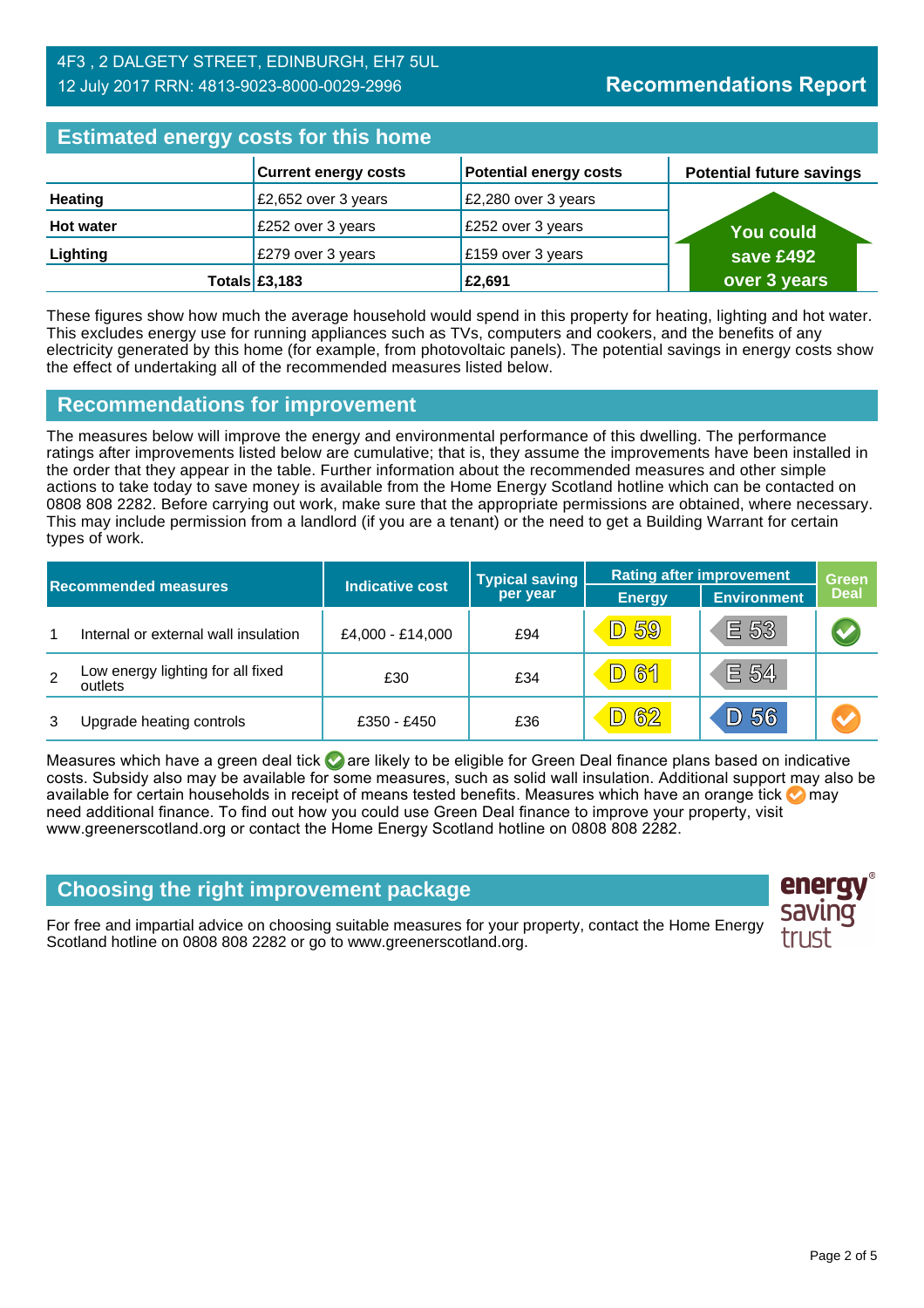#### **About the recommended measures to improve your home's performance rating**

This section offers additional information and advice on the recommended improvement measures for your home

#### **1 Internal or external wall insulation**

Internal or external wall insulation involves adding a layer of insulation to either the inside or the outside surface of the external walls, which reduces heat loss and lowers fuel bills. As it is more expensive than cavity wall insulation it is only recommended for walls without a cavity, or where for technical reasons a cavity cannot be filled. Internal insulation, known as dry-lining, is where a layer of insulation is fixed to the inside surface of external walls; this type of insulation is best applied when rooms require redecorating. External solid wall insulation is the application of an insulant and a weather-protective finish to the outside of the wall. This may improve the look of the home, particularly where existing brickwork or rendering is poor, and will provide longlasting weather protection. Further information can be obtained from the National Insulation Association (www.nationalinsulationassociation.org.uk). It should be noted that planning permission might be required and that building regulations apply to this work so it is best to check with your local authority whether a building warrant or planning permission will be required.

#### **2 Low energy lighting**

Replacement of traditional light bulbs with energy saving recommended ones will reduce lighting costs over the lifetime of the bulb, and they last up to 12 times longer than ordinary light bulbs. Also consider selecting low energy light fittings when redecorating; contact the Lighting Association for your nearest stockist of Domestic Energy Efficient Lighting Scheme fittings.

#### **3 Heating controls (room thermostat)**

The heating system should have a room thermostat to enable the boiler to switch off when no heat is required. A competent heating engineer should be asked to do this work. Insist that the thermostat switches off the boiler as well as the pump and that the thermostatic radiator valve is removed from any radiator in the same room as the thermostat. Building regulations generally apply to this work and a building warrant may be required, so it is best to obtain advice from your local authority building standards department and from a qualified heating engineer.

#### **Low and zero carbon energy sources**

Low and zero carbon (LZC) energy sources are sources of energy that release either very little or no carbon dioxide into the atmosphere when they are used. Installing these sources may help reduce energy bills as well as cutting carbon.

**LZC energy sources present:** There are none provided for this home

#### **Your home's heat demand**

You could receive Renewable Heat Incentive (RHI) payments and help reduce carbon emissions by replacing your existing heating system with one that generates renewable heat and, where appropriate, having your loft insulated and cavity walls filled. The estimated energy required for space and water heating will form the basis of the payments. For more information go to www.energysavingtrust.org.uk/scotland/rhi.

| <b>Heat demand</b>           | <b>Existing dwelling</b> | Impact of loft<br>insulation | Impact of cavity<br>wall insulation | Impact of solid wall<br>insulation |
|------------------------------|--------------------------|------------------------------|-------------------------------------|------------------------------------|
| Space heating (kWh per year) | 14.250                   | N/A                          | N/A                                 | (1.758)                            |
| Water heating (kWh per year) | 1.815                    |                              |                                     |                                    |

#### **Addendum**

This dwelling has stone walls and so requires further investigation to establish whether these walls are of cavity construction and to determine which type of wall insulation is best suited.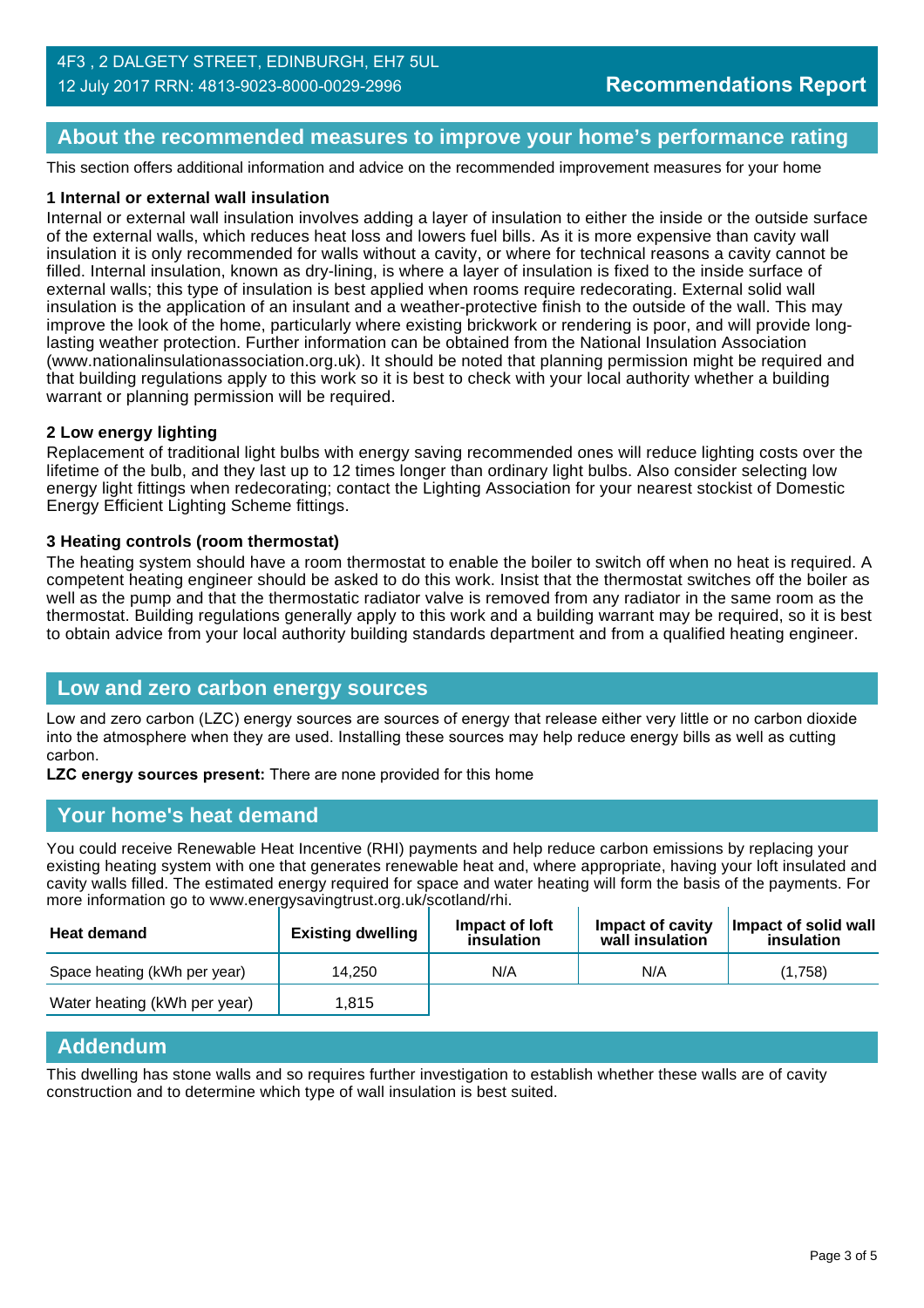#### 4F3 , 2 DALGETY STREET, EDINBURGH, EH7 5UL 12 July 2017 RRN: 4813-9023-8000-0029-2996

## **About this document**

This Recommendations Report and the accompanying Energy Performance Certificate are valid for a maximum of ten years. These documents cease to be valid where superseded by a more recent assessment of the same building carried out by a member of an Approved Organisation.

The Energy Performance Certificate and this Recommendations Report for this building were produced following an energy assessment undertaken by an assessor accredited by Elmhurst (www.elmhurstenergy.co.uk), an Approved Organisation Appointed by Scottish Ministers. The certificate has been produced under the Energy Performance of Buildings (Scotland) Regulations 2008 from data lodged to the Scottish EPC register. You can verify the validity of this document by visiting www.scottishepcregister.org.uk and entering the report reference number (RRN) printed at the top of this page.

| Assessor's name:            | Mr. Kevin Dempsey                      |
|-----------------------------|----------------------------------------|
| Assessor membership number: | EES/019190                             |
| Company name/trading name:  | Landlord Compliance (Scotland) Limited |
| Address:                    | 76C Inveresk Road                      |
|                             | Musselburgh                            |
|                             | <b>EH21 7BQ</b>                        |
| Phone number:               | 07973 304920                           |
| Email address:              | kevin@legionellaedinburgh.com          |
| Related party disclosure:   | No related party                       |

If you have any concerns regarding the content of this report or the service provided by your assessor you should in the first instance raise these matters with your assessor and with the Approved Organisation to which they belong. All Approved Organisations are required to publish their complaints and disciplinary procedures and details can be found online at the web address given above.

#### **Use of this energy performance information**

Once lodged by your EPC assessor, this Energy Performance Certificate and Recommendations Report are available to view online at www.scottishepcregister.org.uk, with the facility to search for any single record by entering the property address. This gives everyone access to any current, valid EPC except where a property has a Green Deal Plan, in which case the report reference number (RRN) must first be provided. The energy performance data in these documents, together with other building information gathered during the assessment is held on the Scottish EPC Register and is available to authorised recipients, including organisations delivering energy efficiency and carbon reduction initiatives on behalf of the Scottish and UK governments. A range of data from all assessments undertaken in Scotland is also published periodically by the Scottish Government. Further information on these matters and on Energy Performance Certificates in general, can be found at www.gov.scot/epc.